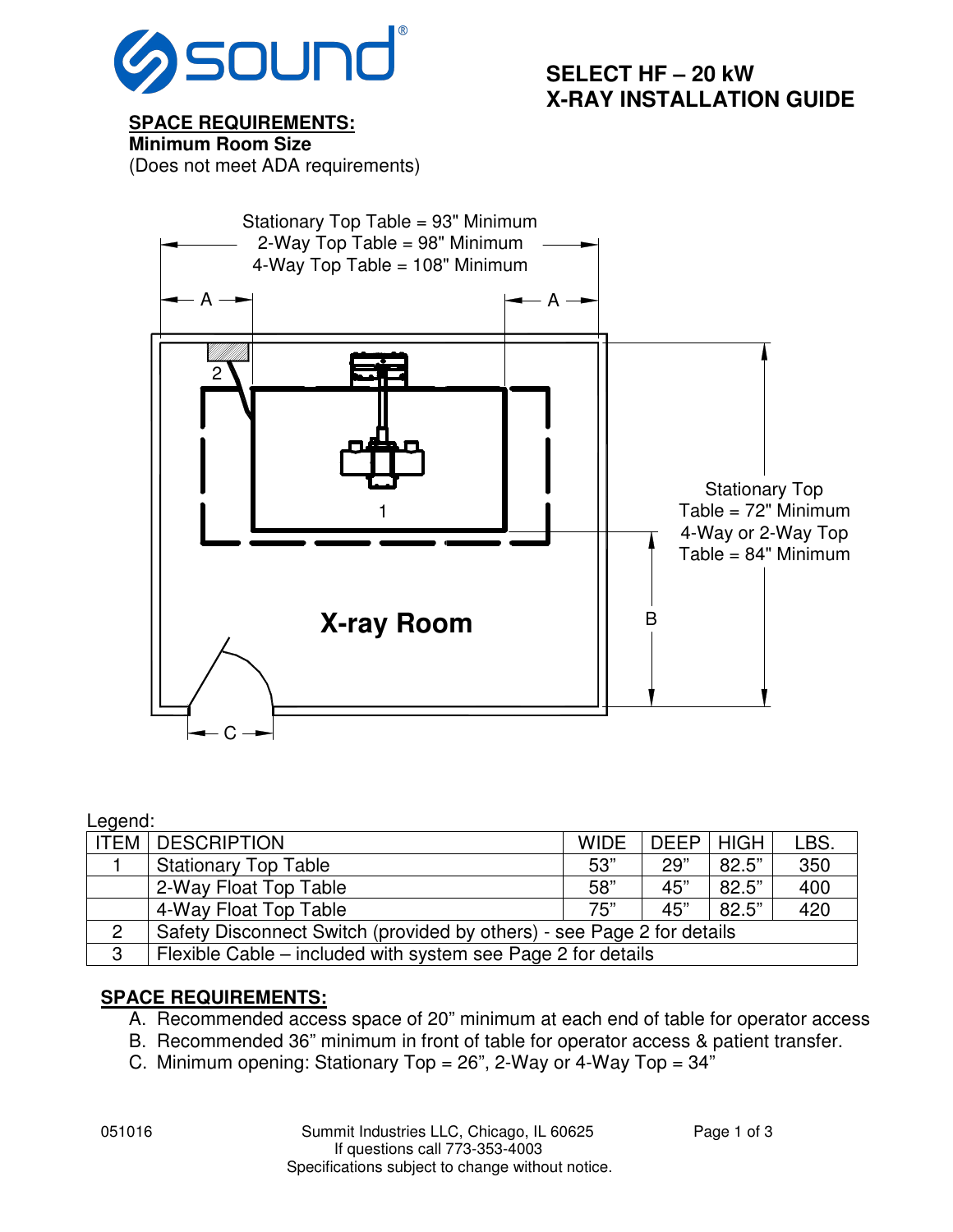

# **SELECT HF – 20 kW X-RAY INSTALLATION GUIDE**



## **ELECTRICAL REQUIREMENTS:**

### **X-ray Generator:**

- a) Requires **1 Phase,** three wire service ( hot, hot, ground). Neutral not required. **COPPER wire only.**
- b) Requires a surface mounted Safety Disconnect Switch as follows:
	- 1) adequate capacity (see requirements below) to serve as a disconnecting means for the Generator Power Module, and clearly marked.
	- 2) appropriate fuses or circuit breaker.
	- 3) requires a true earth grounding wire going back to the main panel.
	- 4) mounted as shown in above diagram.
	- 5) 1" cable clamp at bottom with empty #6 ground lug.
	- 6) permanent electrical service is on.

| If available Line<br>Voltage is: | Required minimum rating* of over-current<br>protection & Safety Disconnect Switch |
|----------------------------------|-----------------------------------------------------------------------------------|
| 230 - 240 VAC                    | 60 Amps                                                                           |
| 220 - 229 VAC                    | 65 Amps                                                                           |
| 208 - 219 VAC                    | 70 Amps                                                                           |

\* Minimum rating for full 20 kW x-ray output. If the available Amps are less than required, the x-ray generator may work, however the x-ray output will be less than the full 20 kW output.